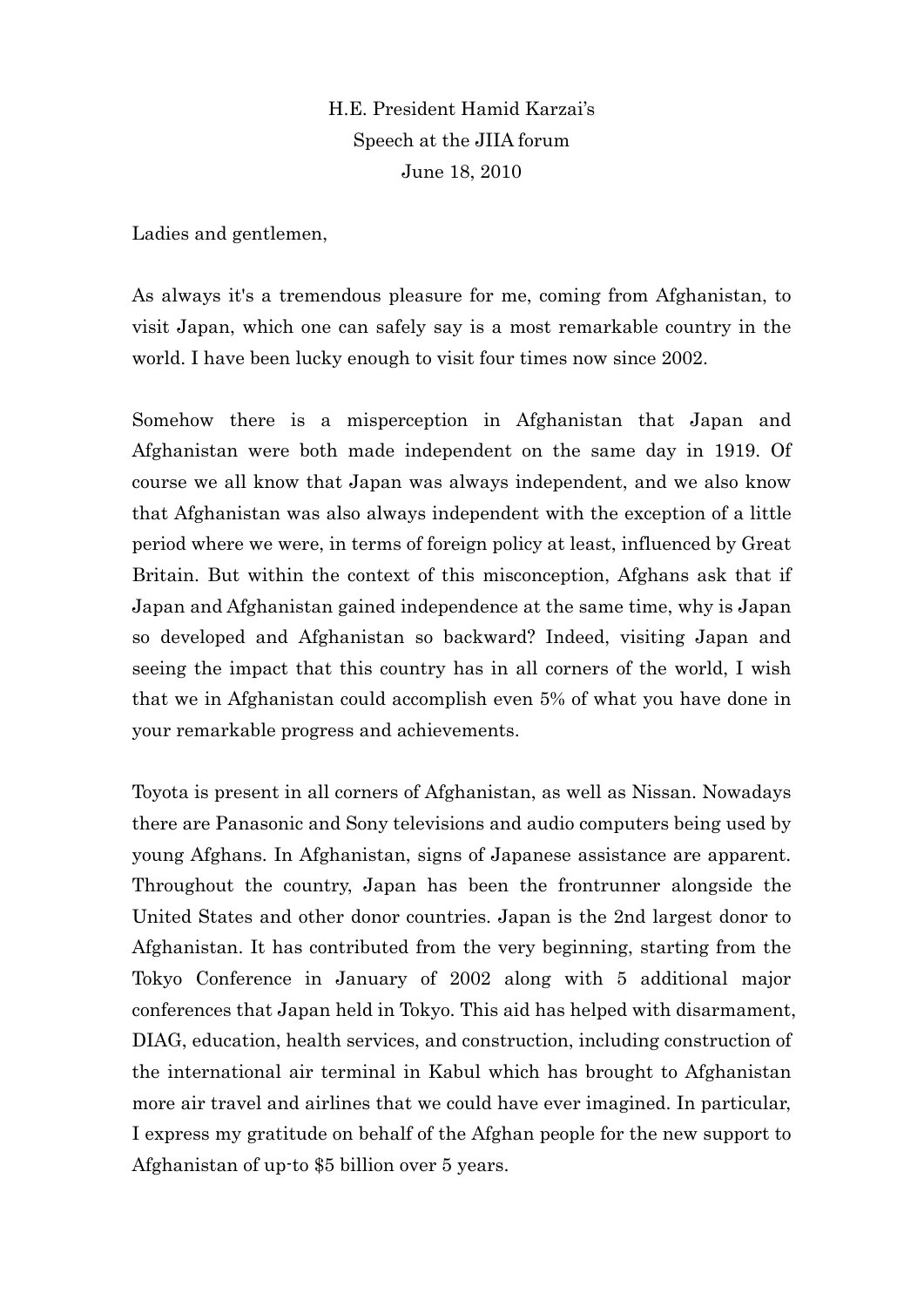So, before I speak about Afghanistan, I would like to thank all of our Japanese friends present here today, and to the Japanese people for all the support that you have given. Particularly important is the fact that Japanese aid to Afghanistan is selfless – it has no other purpose than to help Afghanistan – it has no other purpose than to bring Afghanistan to a better standard of life. So once again, on behalf of the Afghan people, may I thank you, and through you, the Japanese people.

As we all know, Afghanistan is an old country. It is one of the oldest countries in that part of the world, and along with our neighbors, it is amongst the oldest civilizations in that part of the world. And the Japanese-Afghan relationship goes back at least 1000 years when the first pieces of lapis lazuli, which are in a shrine in Nara, arrived in Japan via traveling Buddhist monks. And the Afghan-Japanese modern relationship began 80 years ago with the establishment of diplomatic relations, and we in Afghanistan have clearly seen the advantages of that relationship

I was very happy to hear yesterday from Prime Minister Kan that Japan wishes this relationship to continue another millennia or two, which of course is to Afghanistan's honor and good luck. But, as you have through your history gone through extreme difficulties and tragedies, so too Afghanistan has been going through an intensively difficult part of our history over the last 30 years. We have suffered as a nation massive human tragedy. We've lost nearly 2.5 million people, the entire infrastructure was destroyed by 2001, hundreds of thousands of Afghans who were educated and trained over 7 or 8 decades migrated to Europe and America. So when we came to 2001, Afghanistan had lost every aspect of statehood that the modern world knows about. We lost our roads, our infrastructure, our army, government institutions, police, civil services, engineers, doctors – hundreds of thousands of them migrated to the rest of the world and many others perished in our country.

Since 2002, we have begun to rebuild our country and this rebuilding has been remarkable and well done. I must emphasize this occurred with the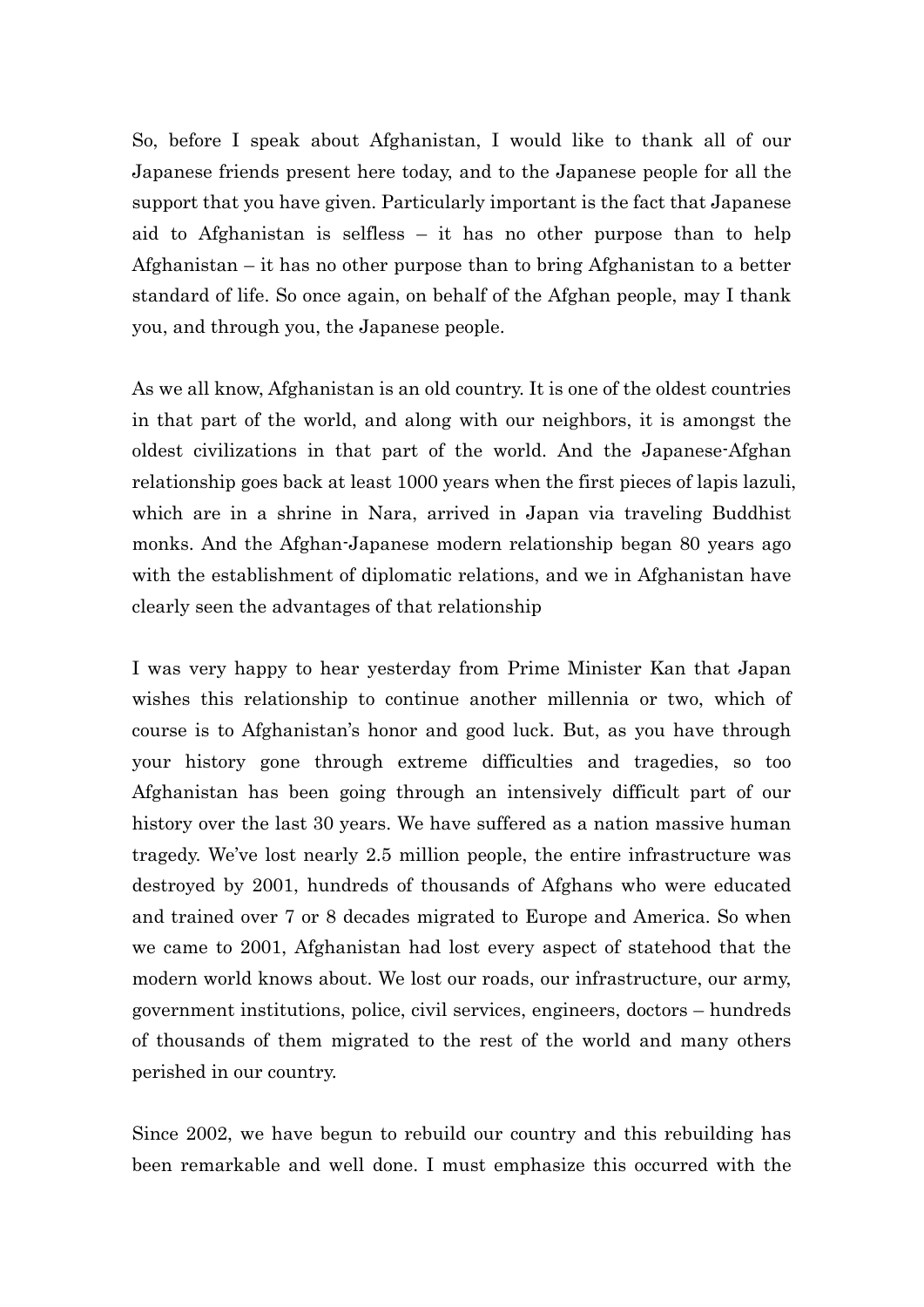help of Japan and other countries. We have now built the entire ring road, which is almost completed, to connect our cities with the rest of the country. We have been rebuilding our health system, which only covered 8% of our population but now extends to 80-85% of our population. We have increased the number of universities, from 3 or 4 to 16. We have rebuilt our media from 1 television channel and 1 radio station and 1 or 2 newspapers to 22 television stations and hundreds of newspapers and nearly 100 radio stations. Our education system has expanded from 700,000 students in 2001, mostly boys, to over 7 million students today of which at least 35-40% are girls. Our university students have expanded in a similar manner. Our experts, some holding master's degrees, some PhDs, some from Japan, are returning back to Afghanistan. Our economy has improved dramatically from a mere income of \$150, to now where we are talking nearly \$550 to \$600 dollars per capita. Our GDP has grown from nearly 1 billion dollars to nearly 13 to 15 billion dollars today. And our most important achievement has been the accommodation of foreign reserves in Afghanistan. In 2002 Afghanistan had only \$180 million in foreign reserves in dollars and gold. Today we have \$4.5 billion in reserves in both dollars and euros. These are the accomplishments of Afghanistan, including the highly expanded presence in the international scene. We were in 2001 represented by only 3 embassies in Kabul. Today it has gone up to nearly 60. We have a very broad relationship with the rest of the world, where Afghanistan has representatives in more than 60 countries in various forms. So Afghanistan has re-emerged in the world as a proud nation – as a nation looking forward to the future – all with your help.

But the most important achievement in Afghanistan has been bringing back democratic rule. Women have returned to work, women have returned to parliament, and women have returned to civil services. The Afghan constitution orders that women should be at least 25% of the Afghan parliament, and this has been surpassed by the voters. Now, 27% of parliamentarians are women. Just 10 days ago we had the National Consultative Peace Jirga which was attended by over 1600 people from all walks of life. Women had a very strong presence, with 21% of the participants. There were 28 subcommittees within the Jirga in which 2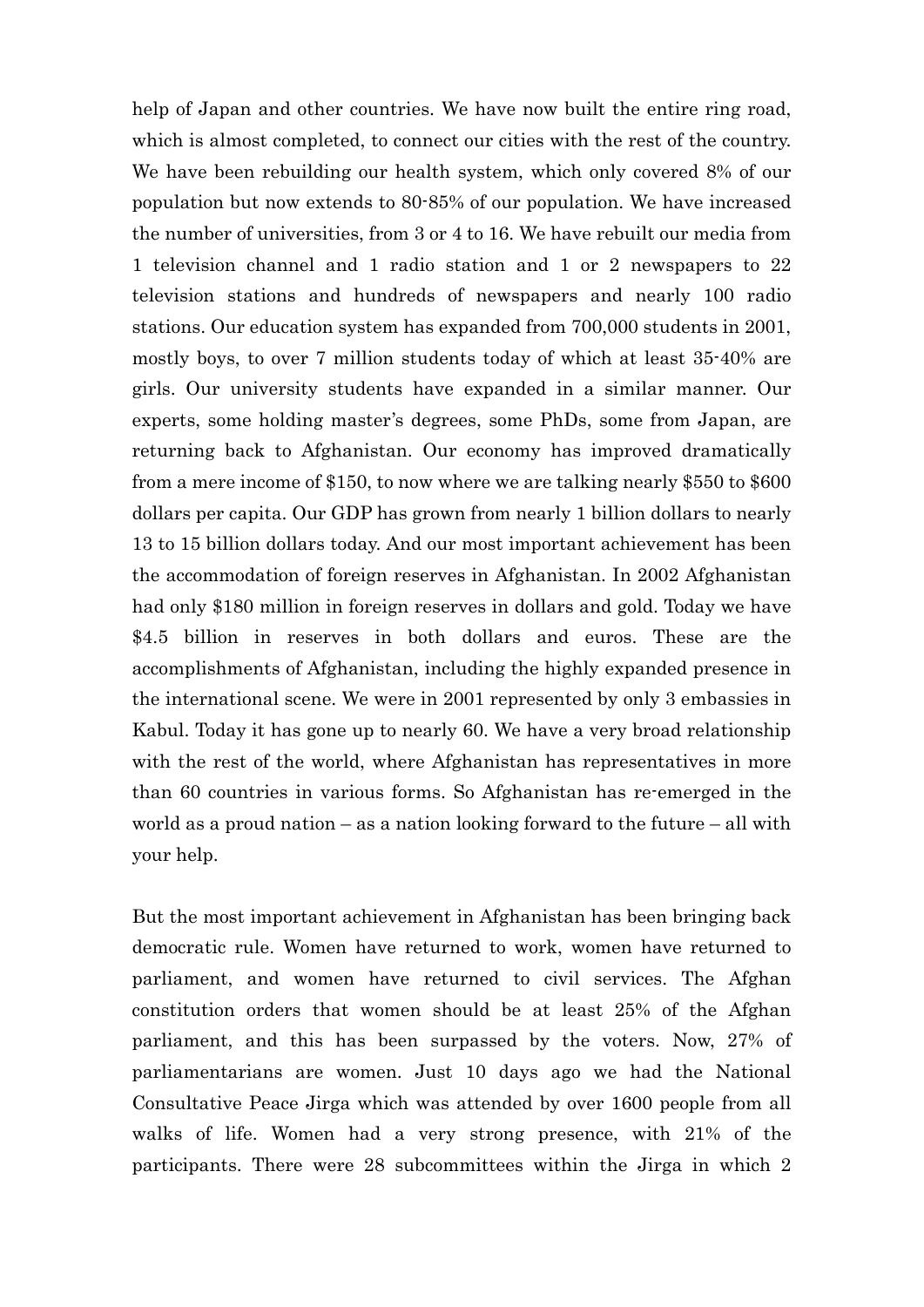chairs were women, and in 21 subcommittees, the secretaries were all women. This is another remarkable achievement.

As we are talking, Afghanistan is going through suffering as well. We are not even in the middle of our journey. There is far more to be accomplished. We still have serious suffering caused by terrorism in Afghanistan. We still have suffering caused by the lack of governance. We are still lacking seriously in civil service capacity, in our judicial system, police departments and our army is not ready yet to take full responsibility. So while Afghanistan has achieved much in the last 9 years, we have to continue moving forward to eventually have the ability to stand on our own feet, to defend our country, to feed our country, to work ourselves, and earn ourselves. And to not be a receiver as others help us, but a country able to sustain itself and for that we have a daily effort in Afghanistan to get to where we are. To give you an example of that, in 2002, nearly 80% of our budget was paid by the donor countries. Today we are paying 70% of our budget from our income. We are contributing to our salaries, we are working on our civil service sector to make it apolitical and professional and make it merit based and we are expanding the government's reach to the country side.

Now, this is one part of the story. The other part is that Afghanistan is still suffering massively from insecurity, from bomb blasts, from attacks from the Taliban and al Qaeda, and from other forms of violence. The area where Afghanistan has not been able to make progress is in the area of security and the defeat of terrorism, to which we have a two-fold strategy. Strategy 1 is to keep building capacity, keep building Afghan forces in both the military and police, and to keep fighting extremism as it continues in our territory and beyond our territory in Pakistan, together with the help of the international community. And the other track is to continue to work towards peace in Afghanistan by inviting back to the country grassroots Taliban – those who are not part of al Qaeda or terrorist networks, those who are the sons of Afghan soil who have been forced to violence by circumstances beyond the abilities and control of the Afghan government. For this we have been working with our allies within the United States, within Japan, Europe and the region, and we have been working within Afghanistan to formulate a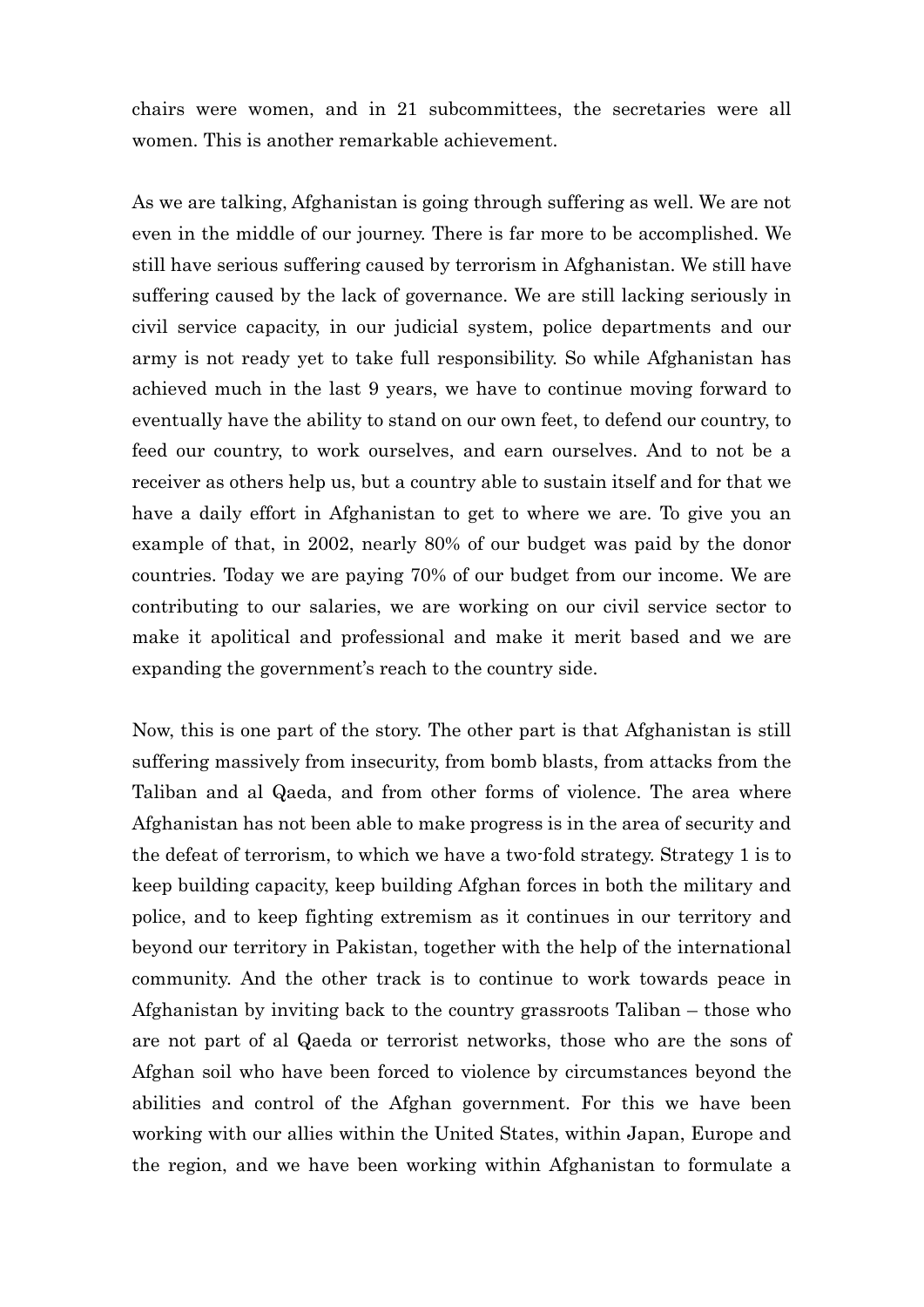strategy which can work. And as I said, we had a consultative jirga 10 days ago to put forward to the people the question of peace building and peace making and how to move forward on peace building with the Taliban. The Afghan people unanimously in the form of 1600 people decided we must pursue peace with those who are not part of al Qaeda or terrorist networks, who accept our constitution and the progress we have made and then also to be a part of the international effort against terrorism. And while we are grateful to the rest of the world for what they have done to move us towards better future, we must also make sure that we evolve economically into self sufficiency as we move forward, and the decisions of the peace jirga are to be implemented step by step. The first decision to be implemented is the release of those Taliban who have not been convicted by courts or arrested by proven charges and also to create a high council on peace to move forward with this peace building.

And of course, there is another part of this process called reconciliation. The first part is bringing back the grassroots Taliban. The second part is political. This involves the leaders of the Taliban, who are mainly in our neighbor Pakistan, and in other factors involving regional issues which our partners the United States and our allies continue to work to find common ground. On reintegration we have already found common ground and are working for the implementation of it. Afghanistan is a landlocked country that is in an extremely important part of the world. Somehow, Afghanistan has always been a neighbor or in contact with a superpower. 20 years ago before the 1990s, Afghanistan was a neighbor of the Soviet Union. Before that, Afghanistan was in contact with Great Britain, the super power of the time. And now that both of them have gone, Afghanistan is in contact with the United States, another superpower. It's a peculiar situation for us to always have some relation to a superpower and I wish it didn't have to be the case, but it is. Afghanistan is the hub of activity and connectivity to South Asia, Central Asia, and the Middle East. Somehow the roads have to go through Afghanistan. If utilized properly, this is a great plus for Afghanistan. So our country has designs to be the hub of south and central Asia, to be the transit point for these regional entities, and to be a free trade country, and to be a nation that connects rather than divides. So we are working on connectivity